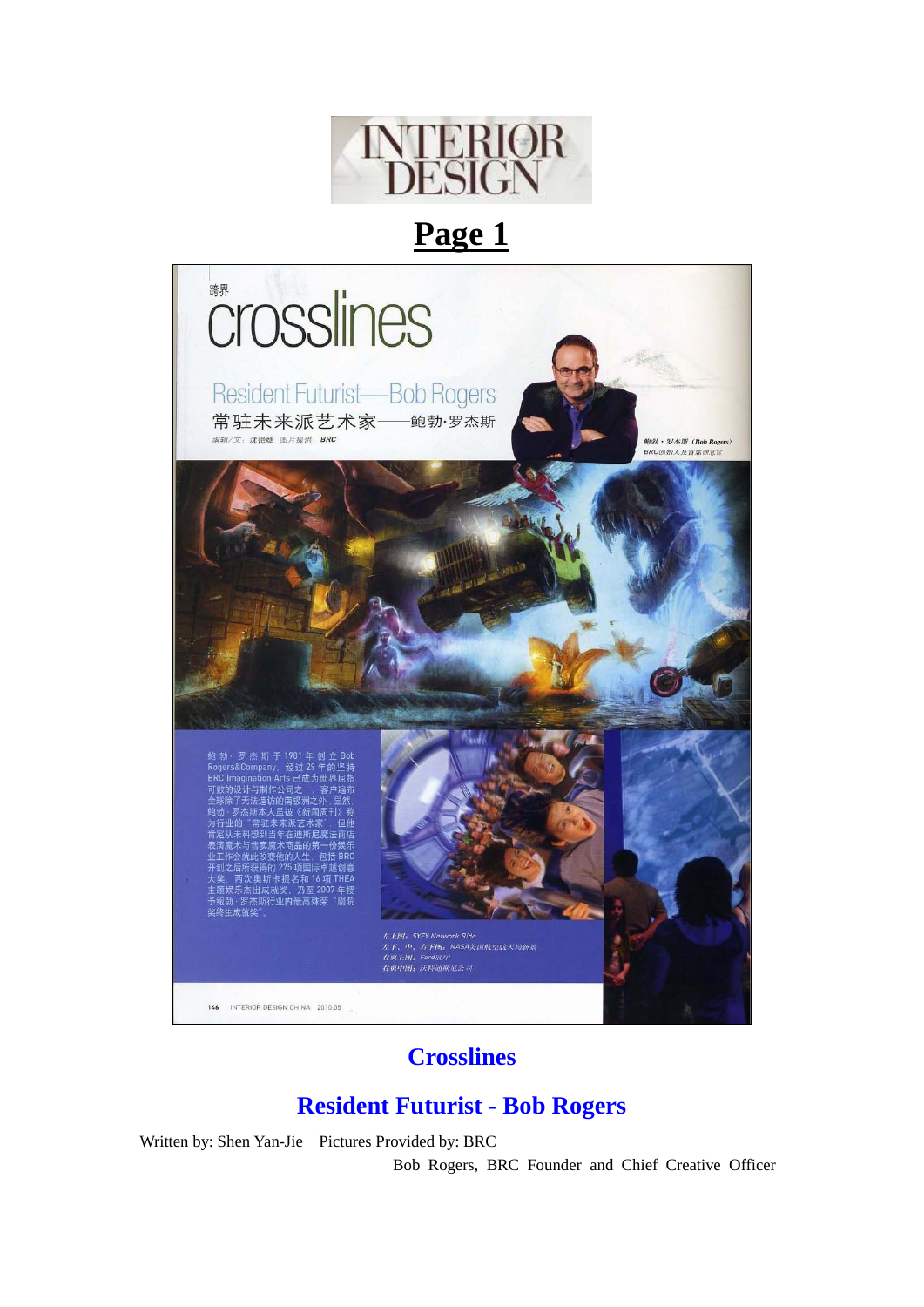Bob Rogers started Bob Rogers & Company in 1981, after its 29 years of history BRC Imagination Arts has become the premier design and creation company with customers reaching everywhere except for the unreachable continent of Antarctica. Although it is obvious why Bob Rogers has come to be known as the industry's "Resident Futurist" by Newsweek, but he certainly never expected or imagined how his first job all those years ago, working at a magic shop performing magic tricks for Disneyland, would change his life. Likewise he never would have imagined that he would receive all the awards he has obtained over the years including 275 international creativity awards, two Oscar nominations, and 16 THEA (Themed Entertainment Awards), as well as the most esteemed award one can receive in this industry the "Theatrical Lifetime Achievement Award."

**Upper Left Photo: SYFY Network Ride Lower Left, Center and Lower Right Photos: New sights at the NASA Space Center Upper right page: Ford Display Hall Middle right page: The Walt Disney Company**

## **Page 2**

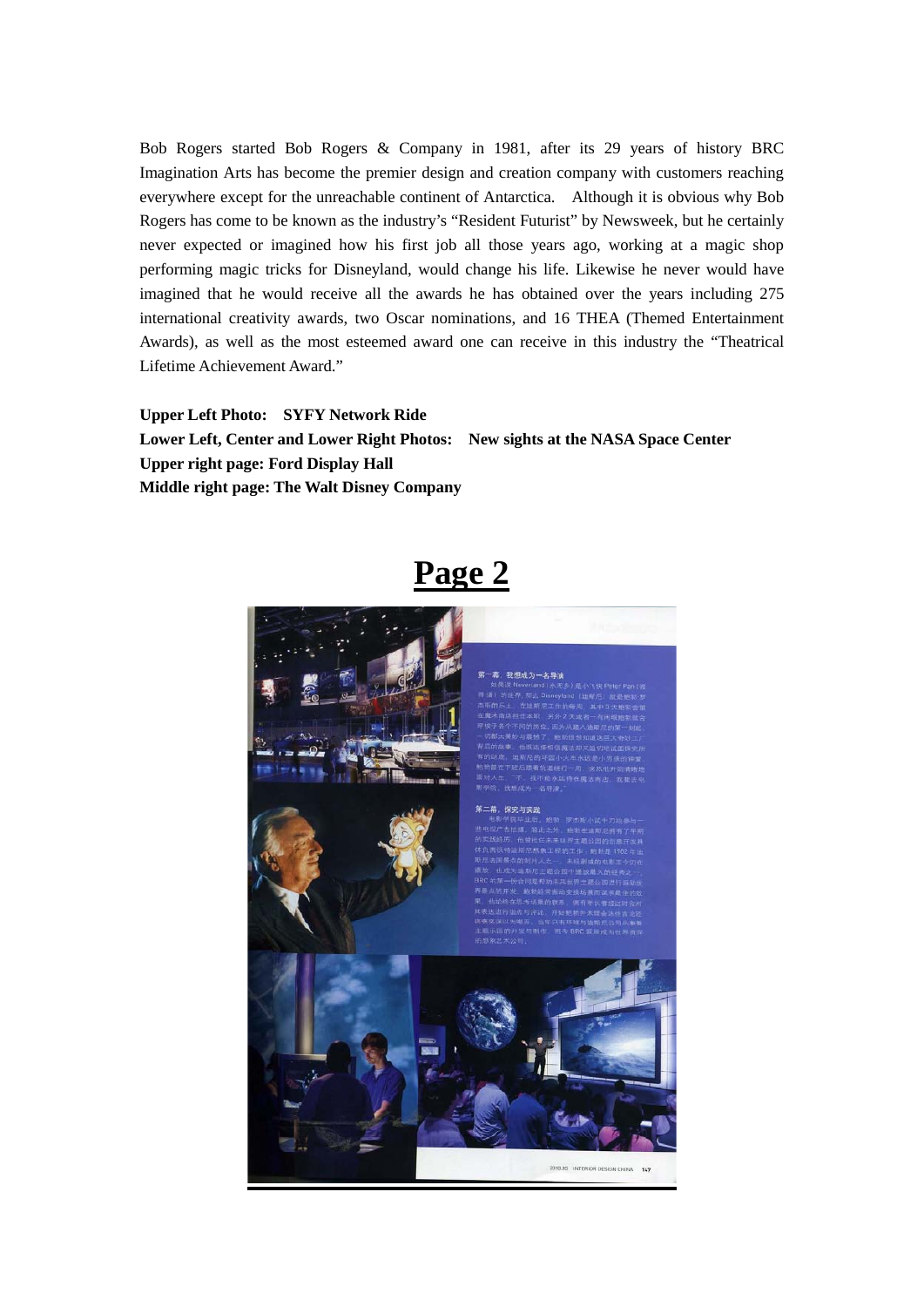#### **Act 1: I want to become a director**

If it is said that Neverland is Peter Pan's world then Disneyland is Bob Rogers' paradise. Each week while holding a position at a Disneyland Magic Shop Bob spent five days a week handling the responsibilities of his position. For the other two days of the week, or when he had vacation time, Bob would shuttle between different posts in Disneyland. From the moment he first stepped into Disneyland everything was so splendid and moving. Bob wanted to know the entire story behind this miraculous wonderland. He had chosen to believe in magic and eagerly attempted to discover the secrets behind all the riddles. The train that circles the Magic Kingdom has always been adored by young boys everywhere. Bob would often ride the train around the park. During one of these rides he had a moment of clarity regarding his future. "No. I will not stay in the magic shop forever. I need to go to film school. I want to become a director."

#### **Act 2**: **Investigation and Practice**

After graduating from film school Bob spent a lot of energy and time going to the filming of many different television ads. Aside from that, Bob also had the early hands-on experience with Disneyland. He previously also had responsibilities as an imagination engineer for the development of the Disney Epcot Center. Later in 1982, Bob became one of the film-makers for the scenic Paris Disneyland theme park. His productions there have never been removed and are still playing today, making them the longest running classics in Disney history. His first contract work with Disney was starting the work at the Epcot Center's Sports World. Bob has moved from location to location while expecting only the best results. Bob continually finds himself pondering over connections to the work scenes. Coming across people with a lot of experience who have withstood the test of time has helped to show him how to truly understand and review his work. In the early stages, Bob did not comprehend these reviews and lauded in the fact that he was not taken for a fool. At that time he had only traveled around the world with the Disney Corporation working in theme park development and production, but nowadays BRC had leapt up to fill the role as the world's premier imaginative arts company.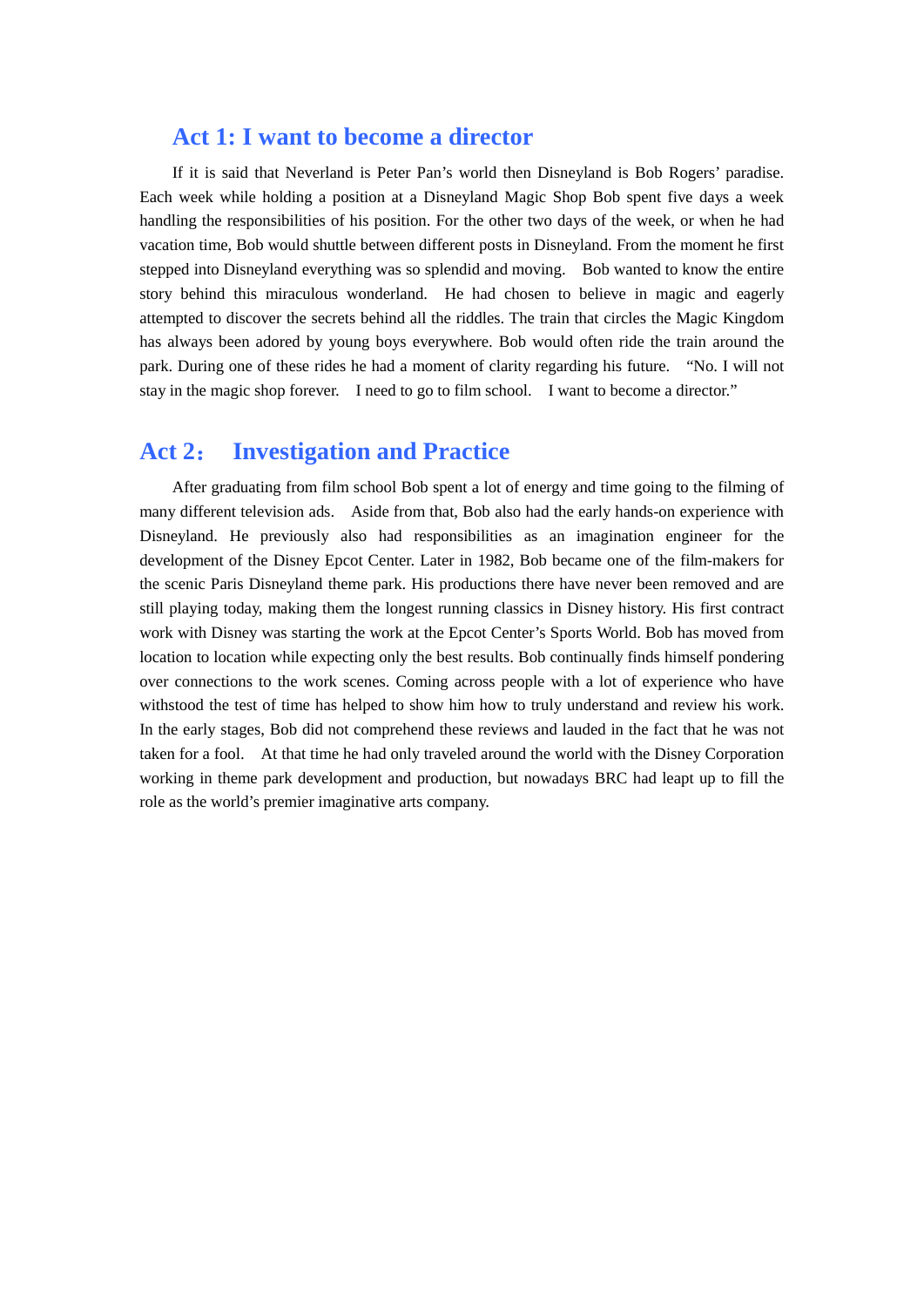## **Page 3&4**

#### crosslines 跨界

第三幕, 每天心中开出一朵花 鲍勃·罗杰斯曾为6届重 要的世博会设计制作了超过 16个展馆和展览, BRC团队 此次莅临上海其主要目的也是 为了对万众瞩目的美国馆进行 媒体预热、发布会之后无数人 为之震撼,也被"美国精神" 有所振奋,但当问及这支500 人的庞大团队如何历经一年半 的时间行之有效地合作与开展 整个创意的时候,鲍勃还是那 句话:'由心出发,才能讲好 每个故事。"从美国民众用现 学的"洋泾浜普通话"说出欢 迎词开始, 到小女孩用心浇灌 重建美好社区的质朴故事。到 美国国务卿希拉里·克林顿与 总统奥巴马的热情演讲,多个· 独立又不可分割的部分从场景 到主体共同反映着美国馆的主 题:乐观、友谊、合作与创 新。即使在面对美国馆的重要 设计时,鲍勃·罗杰斯依旧选 择用"故事主导建筑"的思路, 结合极具夸张力的室内空间设 计手段强调出任何一种情感体 验永远是内部核心力量并胜于 外部形态的深意, 内部的体 验如果无法震撼心灵的话, 外 型的华丽永是虚弱。 BRC团 队考虑到美国馆内部每小时需 满足 2500 名游客的参观需求, 所以四个主题空间的单独逗留 时间需被严格控制在10分多 种的时间里,因此完成一场从 头到尾的馆内旅行也就 45分 钟到50分钟时间,所以即使

148 INTERIOR DESIGN CHINA 2010.05

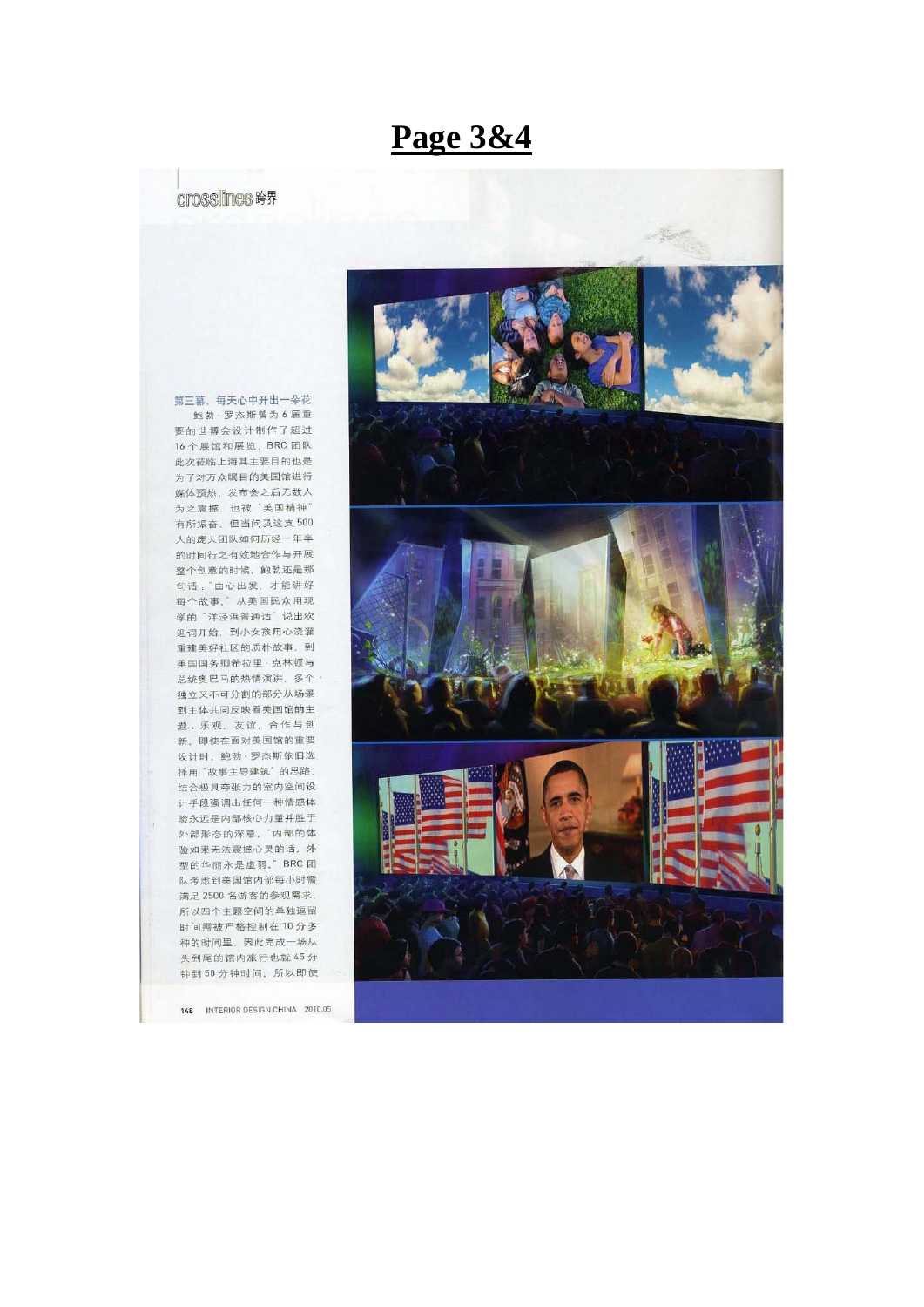

左页图: 2010年上海世博会美国馆室内效果图 1-194, 美国首体架实录 中图: "花园"拍摄片场 下图: 美国馆建筑模型

是第二幕主题剧'花园'的播 映时间精确下来可能也就8分 信息通讯馆的创意团队,在将 多的时间, 如何才能在如此有 中国移动与中国电信两大品牌 体验 / 能初 · 夕然别有他的 与过九 ,所有主义已将云……<br>法宝—— "情感纪念物"概 验老道的与会人士,鲍勃 · 罗 念, 一种被称之为能在内心, 杰斯甚至还记录下个人体会, 思想和灵魂深处源远流长的感 细致入微地撰写了一篇 世博 悉全世界共通的语言——音 的盛会,

年 BRC 同时作为此次世博会 多的时间,如同为能让如此日<br>|限的时间里留下无限的「情感」||融通于一体之余,作为一个参<br>|体验゛? 鲍勃 · 罗杰斯有他的 与过几乎所有重要世博会的经 心恐怕火魂不足感之流已死。 <br>动,"花园"的另一挑战在于 参观指南<sup>"</sup>,告诉人们如何才<br>所有情境只有音乐和光影效果 能更好的规划参观路线,以最 的烘托, 巨幕中小女孩真实的 大收获的观赏到这场被其称之 表演与丝毫未曾掩盖的城市美 为'前无古人,后无来者'的 与丑在曲折蜿蜒的城际线的烘 2010年上海世博会, 只有在 -<br>托中使人身临其境,始终坚信 这里,在这个时候,才会有规<br>心灵感动周围的鲍勃同样也熟 模如此之宏大,技术如此荟萃 这里, 在这个时候, 才会有规





### **Act 3: A new flower opens in the soul everyday**

Over the past six world expos, Bob Rogers has designed and created more than 16 pavilions and exhibitions. For the BRC team, a major reason for participating in the Shanghai Expo is to enlighten minds and to warm up the media to the American Pavilion. Following a press conference countless people were moved and exhilarated by the strength of "the American spirit". When asked how this massive team of 500 individuals could effectively work together over a year and half to launch and complete this creation, Bob only repeated a common phrase, "The only way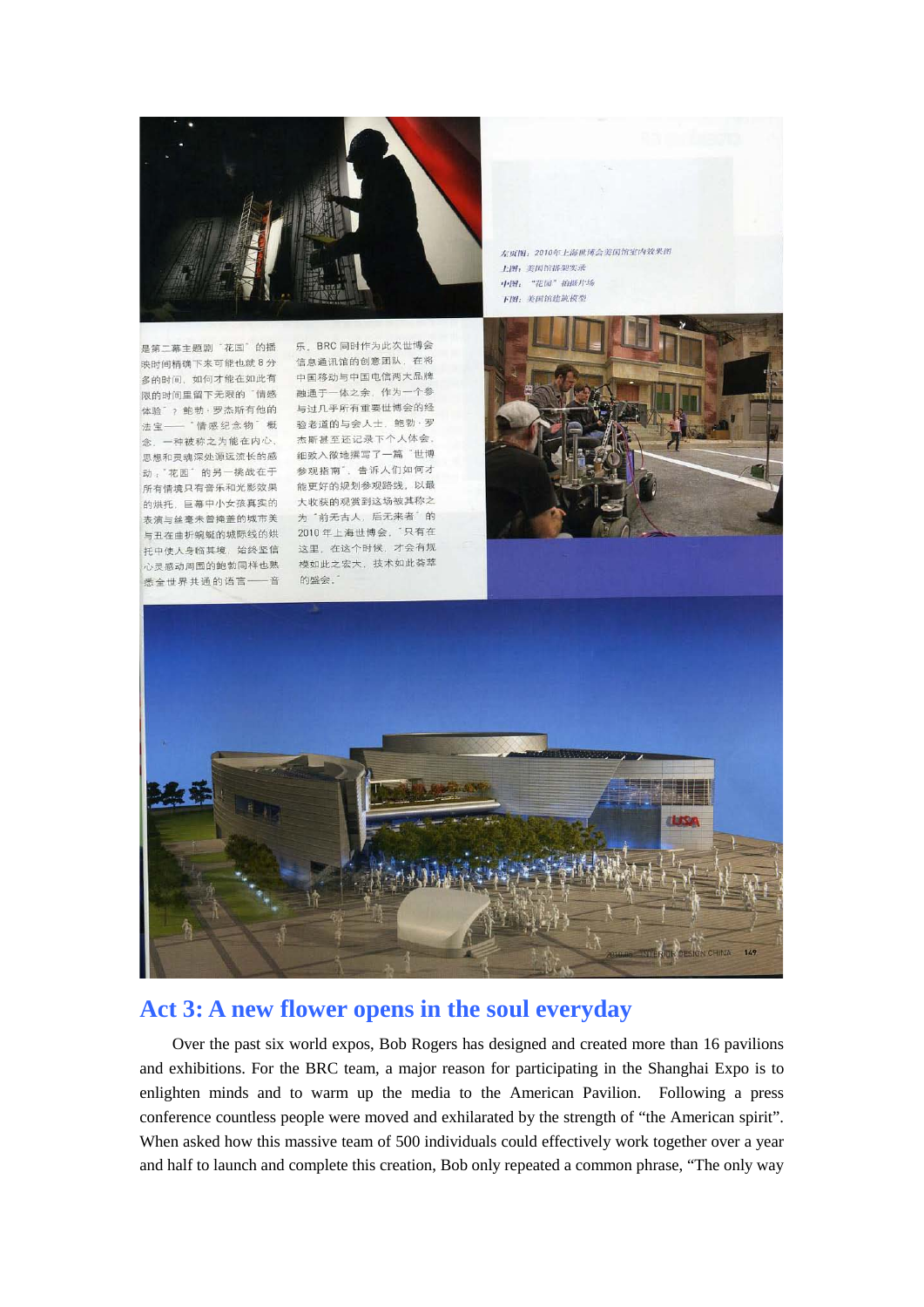to tell a story is from the heart." Beginning with an opening from average American people using broken Mandarin, the presentation then moves into a simple story about a young girl who passionately works to beautify the community. This is then followed by exhilarating speeches from Hillary Clinton, Bill Clinton and President Barack Obama. The basic themes of the USA Pavilion including: optimism, friendship, cooperation and creativity could not be left out and are evident in every aspect of the facilities and the presentation. Even when faced with making the important decision of a design for the USA pavilion, Bob Rogers stuck with the concept of a structure based on a story. The method used to design and create a vibrant interior with an emphasis on an emotional experience will always win out over a fancy exterior. If the experience people have inside the pavilion does not have an emotional impact then the outer appearance of the pavilion is forever meaningless. The BRC team had to take into consideration that they must satisfy the needs of 2,500 visitors every hour. In order to do this the amount of time used for each of the four themed sections of the pavilion must strictly be limited to around 10 minutes. By doing this, the entire visit from beginning to end will need a total time of around 45 to fifty minutes. The time of the broadcast "The Garden" in the second section of the pavilion will be a little over 8 minutes. So, the question is how, in such a limited amount of time, can visitors leave with a deep emotional experience? Bob Rogers' magical weapon is his concept of an "emotional memory", an experience that embeds itself in the heart, thoughts and soul of each viewer for a long time. Another challenge faced by this presentation of "The Garden" is the fact that it utilizes only lights and music to achieve the desired results. The girl portrayed on the giant screen sets off on a mission to take viewers through the winding, twisting paths of a city beauty and ugliness were previously overgrown, causing them to feel as if they were truly there with her. All the while increasing people's faith and moving people using the world's common language: music. At the same time BRC had another team responsible for the Information & Communications Pavilion bringing together two major brand names China Mobile and China Telecom. BRC has experience attending nearly every important world expo. Bob Rogers, actually recorded his personal experience with coming to understand expos. He went to great lengths to meticulously write an "Expo Visitors Guide" to tell visitors to the expo the best way to visit all the pavilions you want at the expo. The title given to the best way to reap the rewards of this Expo is " World Expo2010 Shanghai, an Event Unparalleled in History. Only here at this time will you find an assembly of such grand proportions.

#### **Left Page Photo: The interior effects of the USA Pavilion at the Expo 2010 Shanghai Upper Photo: The tower frames inside the USA Pavilion Middle Photo: The filming of "The Garden" Lower Photo: USA Pavilion Design Model**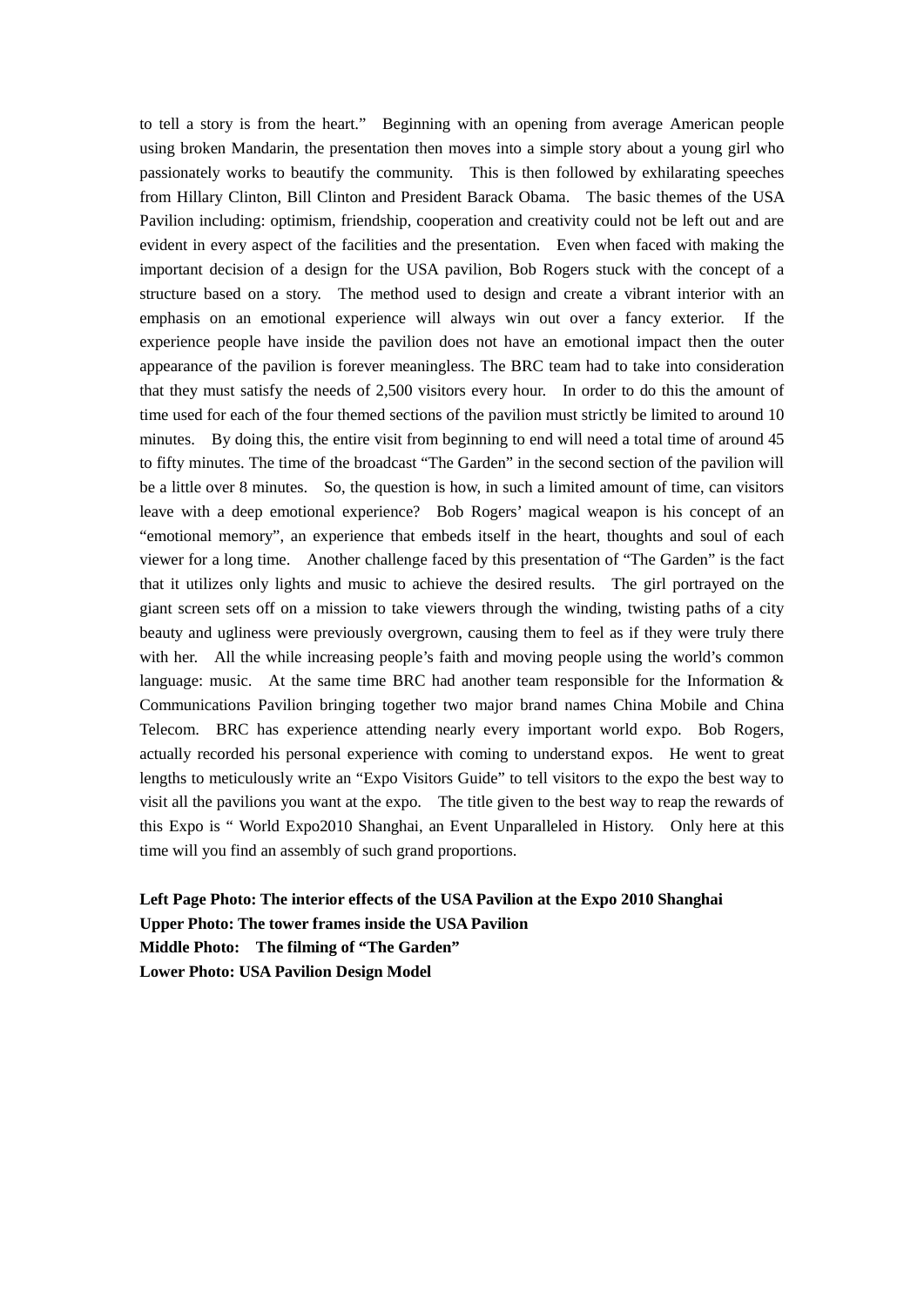# **Page 5&6**

#### **Crosslines 跨界**



第四幕, Ghost 与林肯博物馆 互动式观众体验被人们运 用到越来越多的生活场景、但 谁又会想到'故事高手'鲍 勃·罗杰斯竟然会将这种'人 鬼情未了版"的互动体验带到 林肯博物的情境制作中去, 并 地语种的游客, 这些历史事件 一度掀起了美国博物馆设计的 历史性里程碑、与伊利诺伊政 府和历史保护局合作, BRC 想 象艺术中心负责林肯纪念馆的 整体设计。鲍勃坦言,对相当 一部分人来说、参观历史博物 馆是一件缺乏趣味的事情, 既 用 Ghost 来贯穿一切, 借助科 严肃又说教、与现代社会的生 活方式格格不入。尤其对于懵

懂的孩子们, 参观历史博物馆 往往是家长单方面的意愿。在 孩子心理、博物馆远远不如迪 斯尼乐园更有吸引力、年幼的 他们也很难被过于宏大复杂的 历史事件所打动。而对于非本 更是难于理解。对此, BRC 提 出了一个全新的空间设计理 念––电影般的空间结构组 织。空间更像是一场进行中的 电影,而不是凝固的艺术品。 BRC 开创了博物馆的先例, 选 技的力量来生动展现了整个故 事。这对于喜欢或不喜欢历史

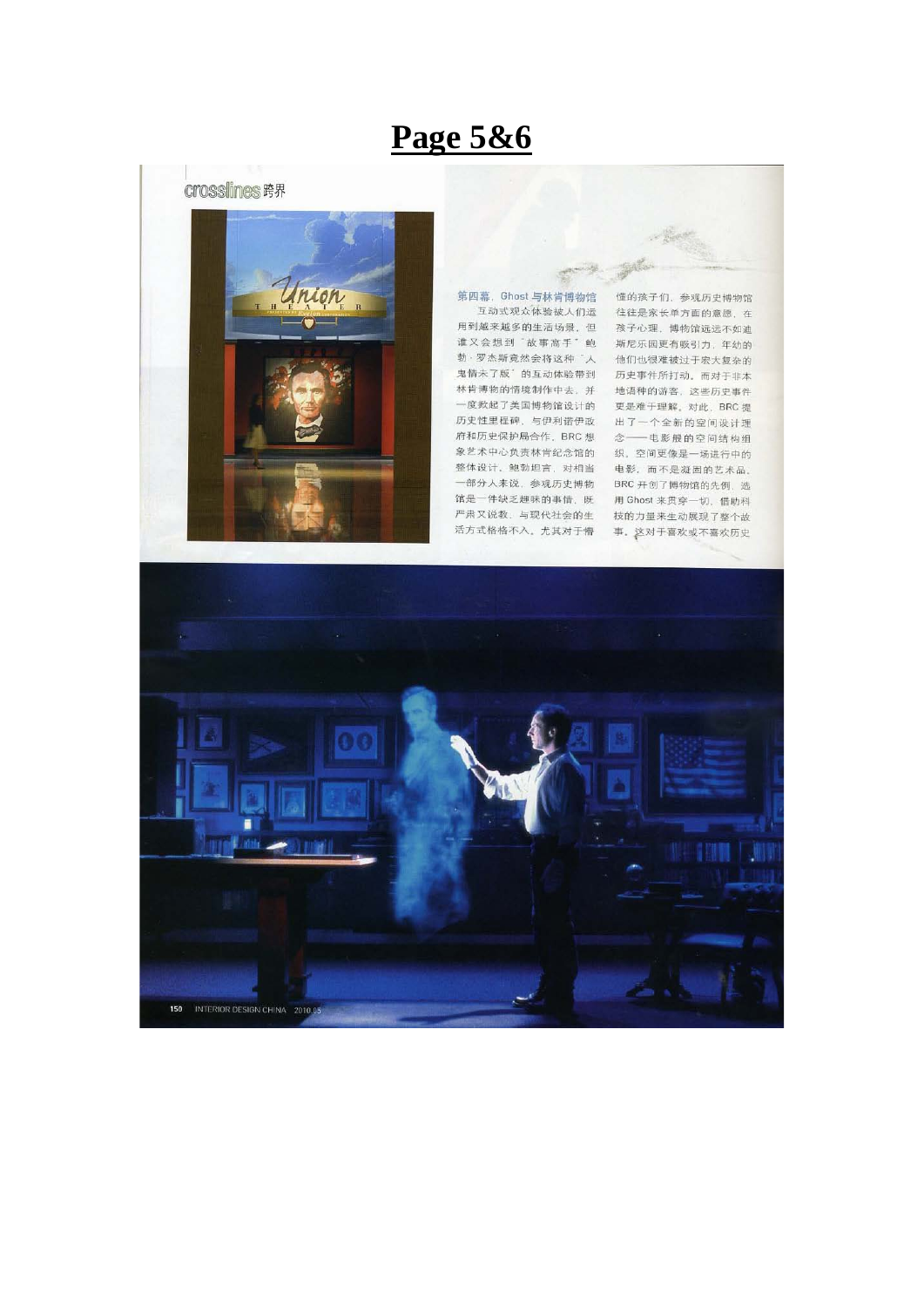

生, 从梦想到现实, 从内战到 来越多的科技神话让人们逐渐 政治生涯的衰败, 以及引来人 遗忘心灵本质的东西, 他相信 以泊王峰的表以、必久引木六 風心し久不成的亦旨、他也は<br>们的厌恶又深得人们同情等事 童话不是谎话,童话和神话一<br>件,由内而外的在人们心中播 样是让人们看到真实景象的另 们的厌恶又深得人们同情等事 种下了 BRC 独有的"情感纪——一方式。人们要坚信童话与坚 物馆奇妙夜"。

的创始人兼总裁之外, 是我见 有人们乐观面对持之以恒, 就 过的最好的 Story Teller, 也许

的人来说都是极具魅力的,它 正是因为鲍勃心中对于童话的 的人不成的定权共感力的,它 正是凶为忠动心中对于属的的<br>营造了更真实的心灵体验,选 无比坚信,所以才能感动四座<br>择了许多与历史学家大相径庭 的听众。鲍勃说,The world<br>的角度来叙述林肯的整座人 doesn't have enough wonder." 越 念物",好似一部真实版的"博 持幻想,因为世界一直在被那 些不愿面对现实的人改变了应 有的模样。如果每个人都相信, 完结篇, Fairy tales are not a lie 那么事情永远会往好的方向发 鲍勃·罗杰斯除了是BRC 展,哪怕历经荆棘与坎坷。只 一定会深谙解其中的真实。



本页图:林肯博物馆



### **Act 4: Ghost and the Abraham Lincoln Presidential Library**

### **and Museum**

Viewer interactive displays are popping up in more and more places. But who would have thought that the "story master" Bob Rogers would bring a ghost-based interactive display to the Abraham Lincoln Museum. In conjunction with the Illinois State Government and the Department of Historical Preservation BRC has created a historical milestone. The BRC Imagination Arts